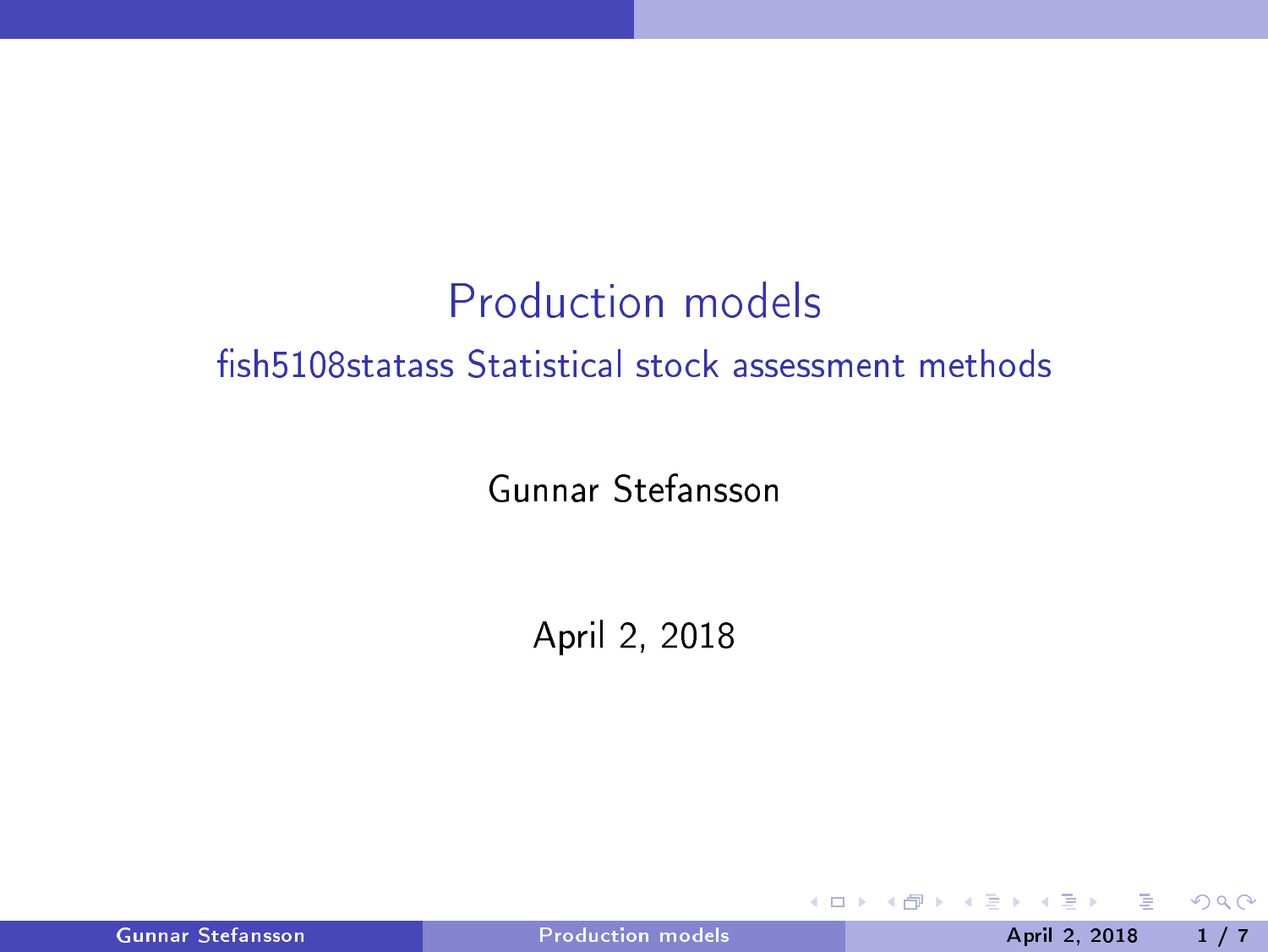## **History**

Stock-production models: Typical for whales, shrimp, nephrops and other difficult to age species

Originally: Assumed equilibrium (oversimplified) Now: Use dynamic stock-production models

<span id="page-1-0"></span>4 0 8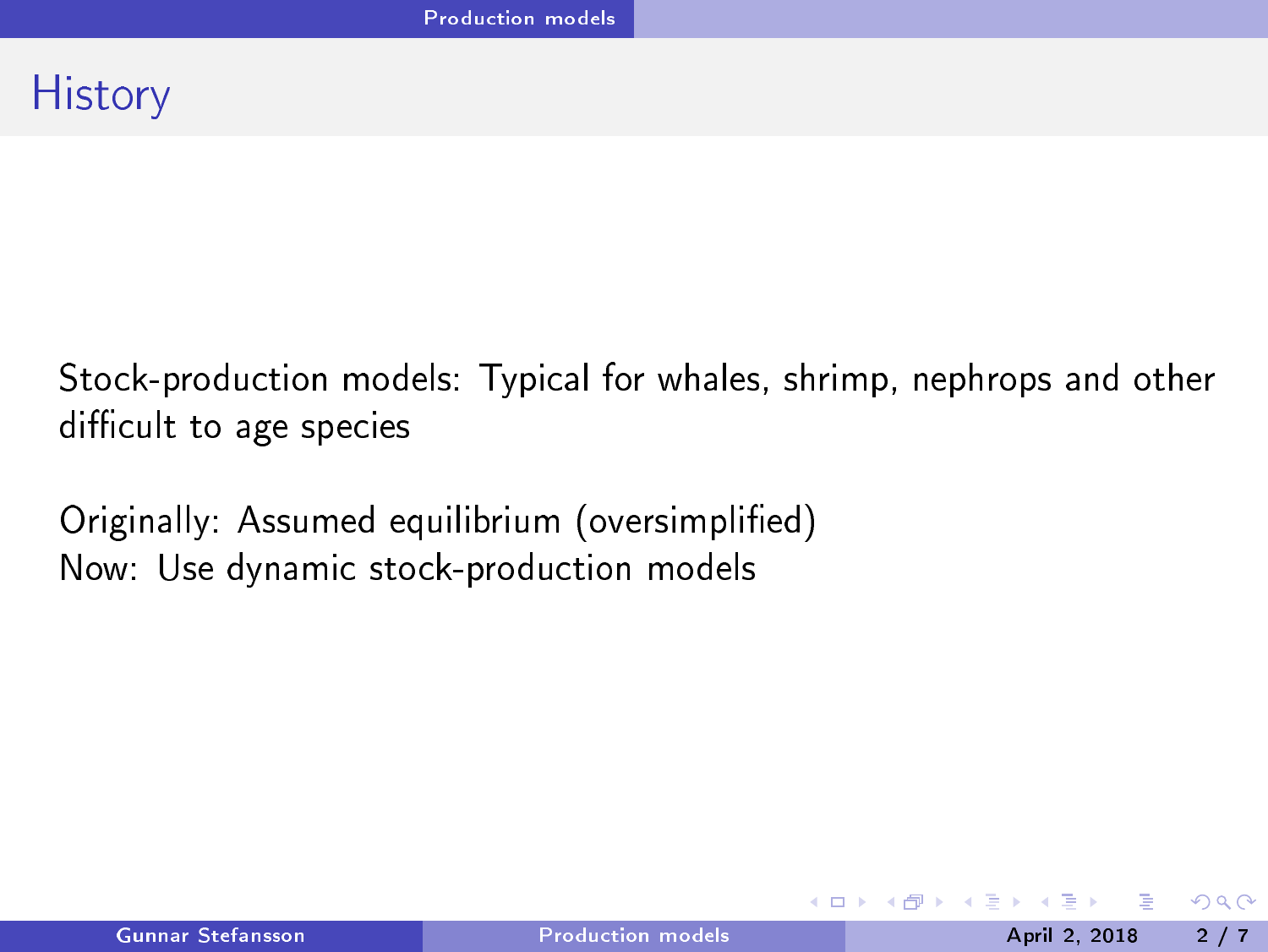### An equilibrium model

#### A simple equilibrium production model:  $Y = rB(1 - \frac{B}{K})$



Figure : Equilibrium yield and biomass

 $\mathbf{p}_i$ -4 B  $\rightarrow$ 

**◆ ロ ▶ → イ 冊** 

э

<span id="page-2-0"></span> $299$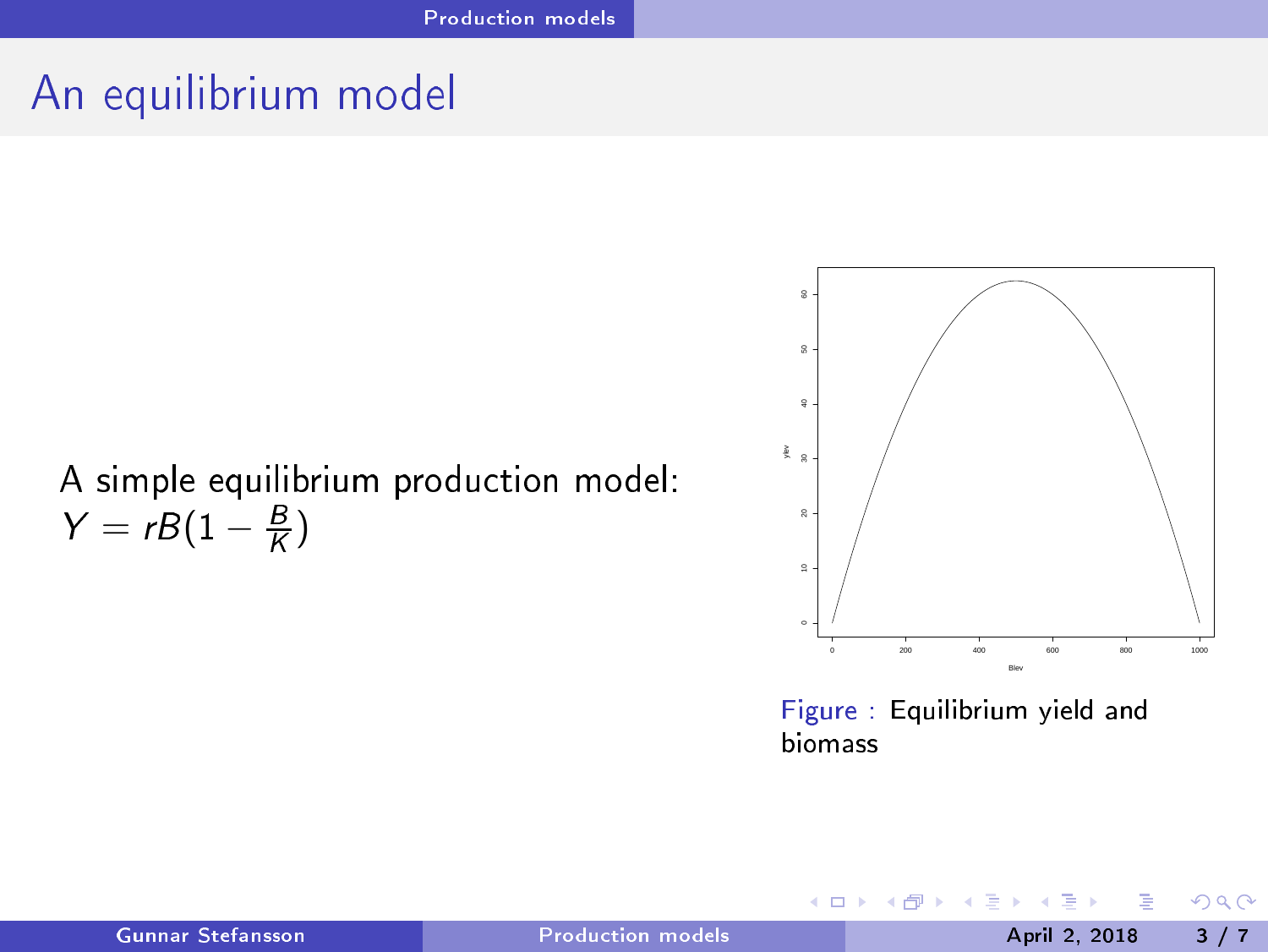# Simple forward proje
tions

Given B the production is  $rB(1 - B/K)$ .

If the catch is  $Y$  the stock biomass will become

$$
B + rB(1 - B/K) - Y.
$$

Notably, the stock increases if  $Y$  is less than the production and vice versa.



Figure : Equilibrium yield with <sup>a</sup> constant catch line

4 0 1

<span id="page-3-0"></span> $\Omega$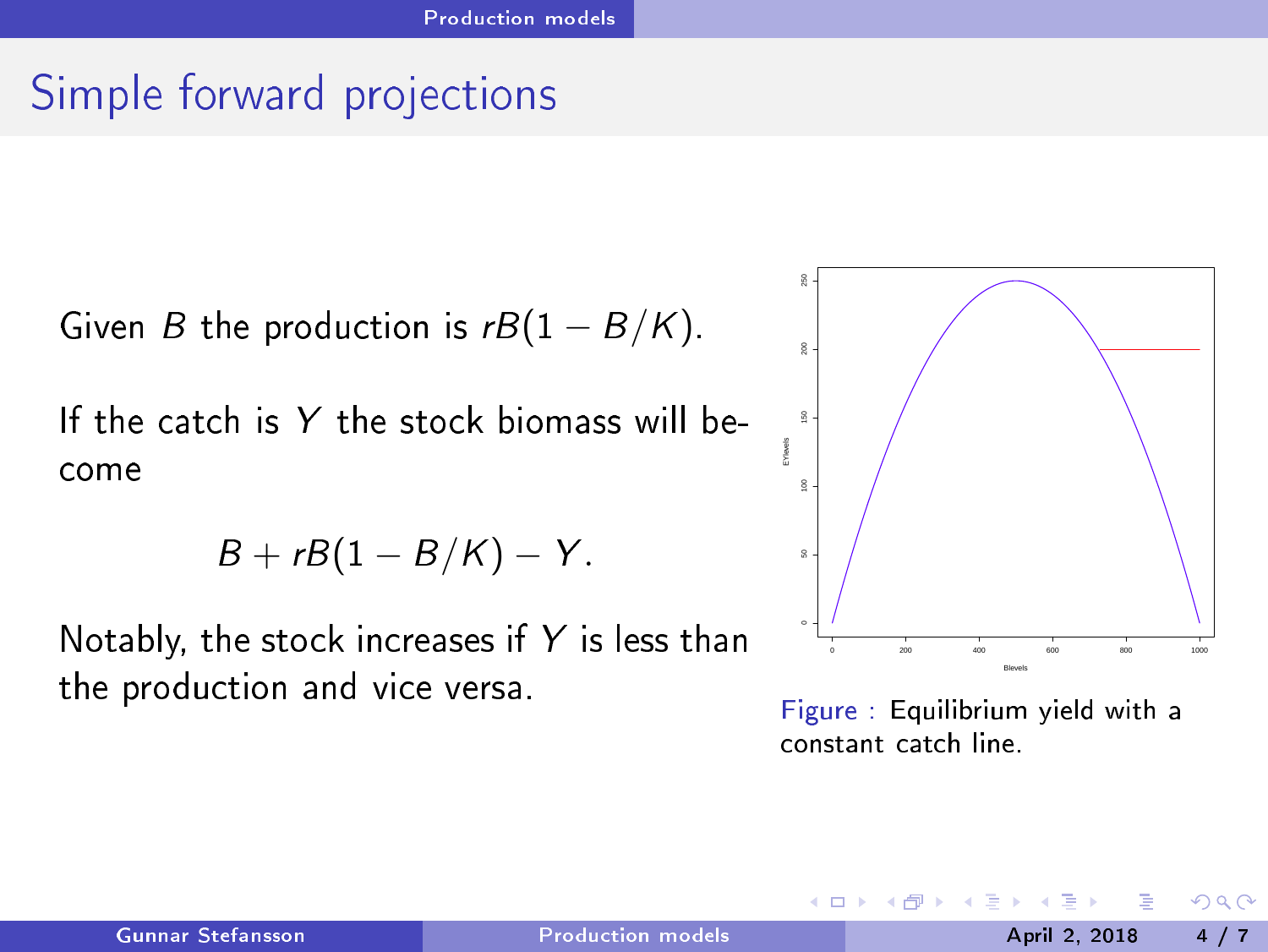# The problem with equilibrium models

Over-fished=catch above sustainable yield

Observed biomass and catch all above the underlying urve

Note: Will overestimate production if assume equilibrium



Figure : The bias issue when estimating data from an equilibrium model. The solid line is the true model and the dot/dashed line is from generated data when fishing is 1.5 times the equilibrium catch.

<span id="page-4-0"></span>4 0 8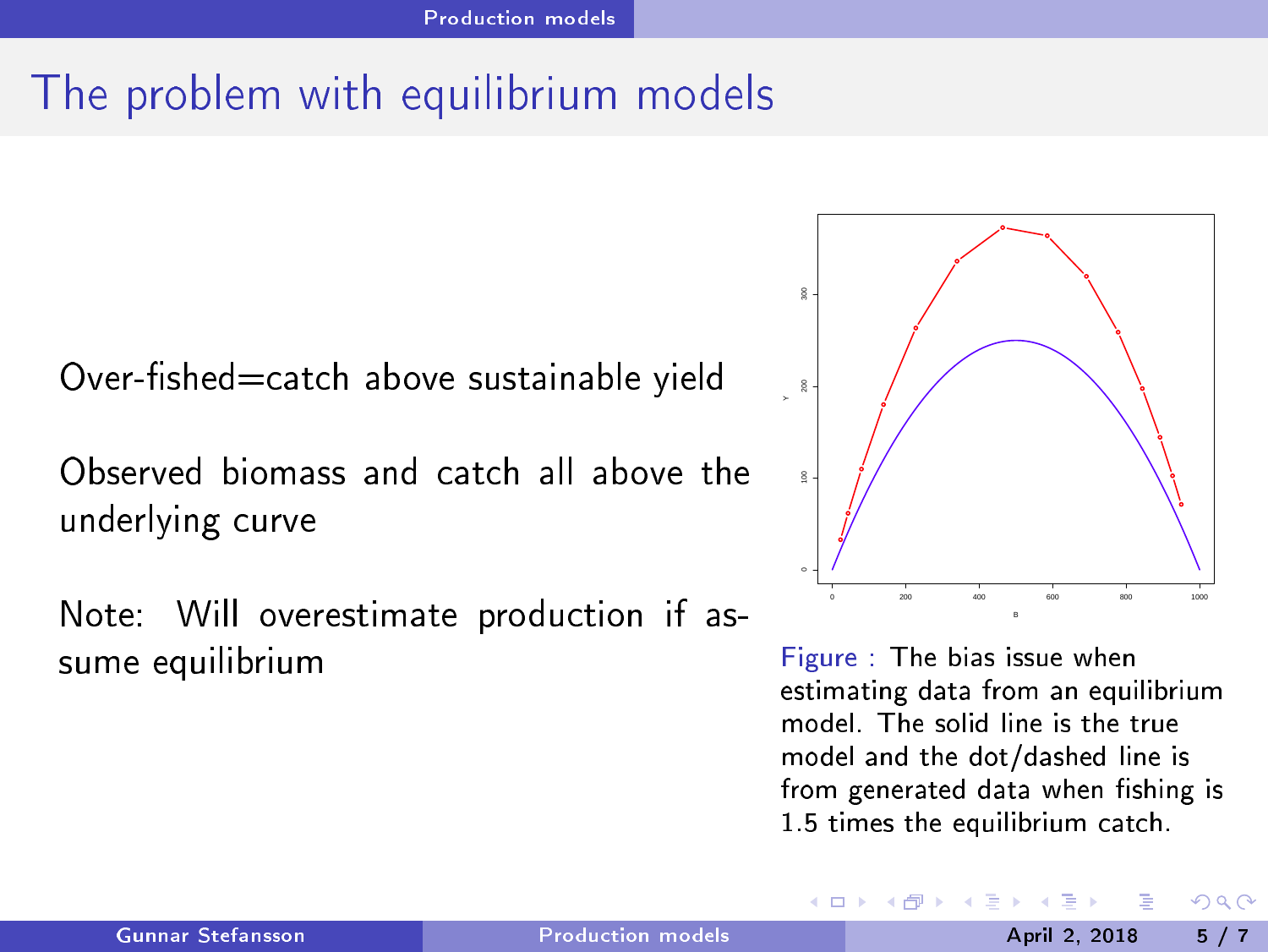### A dynami biomass model

A simple forward projection model:

$$
B_{y+1}=B_y+rB_y(1-B_y/K)-Y_y
$$

where the catch is specified according to some rule, e.g. proportional harvest:

$$
Y_y = pB_y.
$$



Figure: Equilibrium yield and curve describing the trajectory of catch and biomass under a constant harvest strategy.

<span id="page-5-0"></span>4 0 8